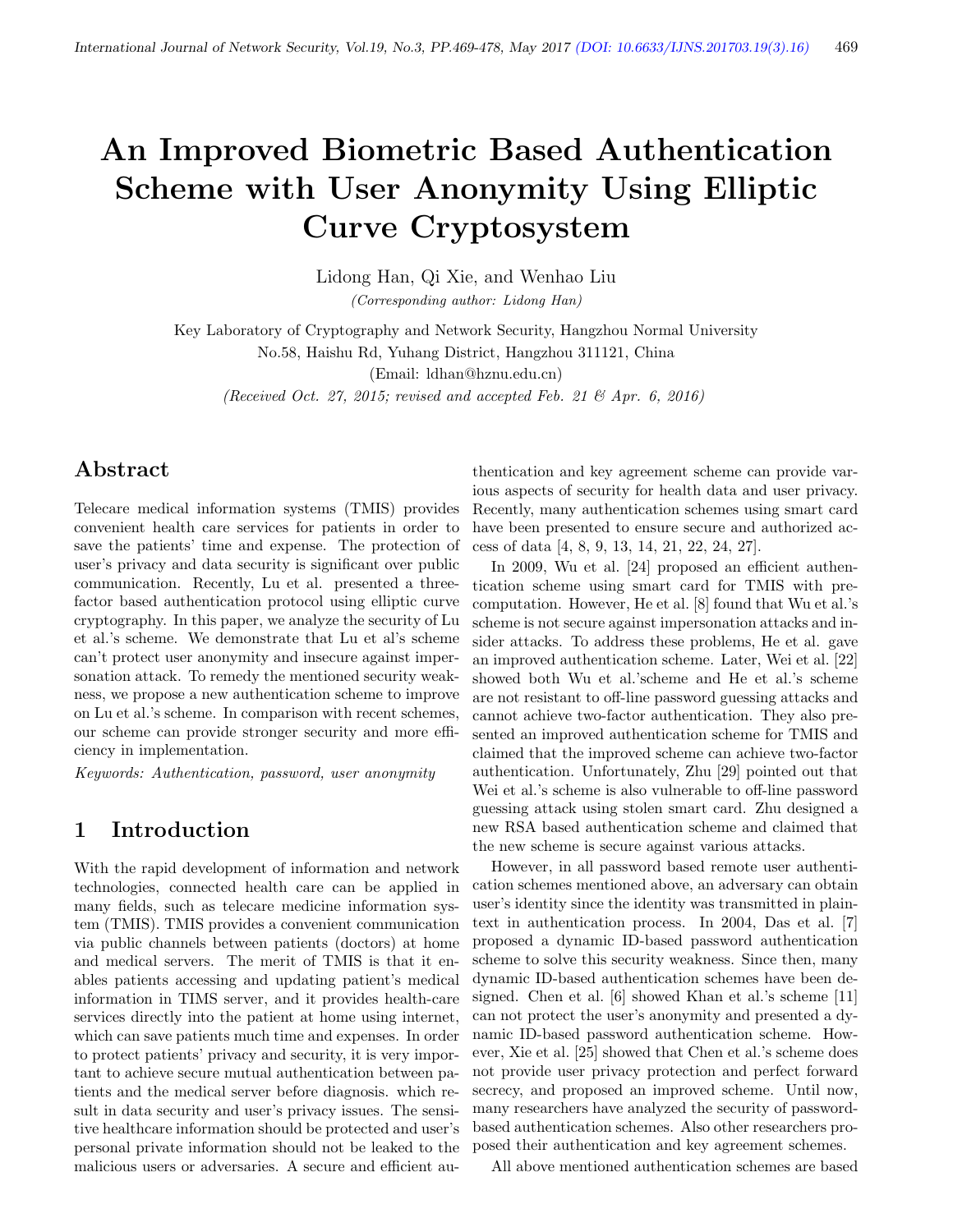on two factors password and smart cards [1, 19]. Lately, researchers focused on three factor based authentication and key agreement scheme employing biometric, which has stronger security than two factor based schemes [28]. In 2013, Tan [20] proposed a biometric based remote user authentication scheme for telecare medical information system to achieve mutual authentication and session key establishment. Awasthi and Srivastava [3] presented an efficient biometric based authentication scheme, which only uses the Xor operation and hash function to lower computational cost for smart cards. Tan showed that Awasthi-Srivastava's three-factor scheme is vulnerable to the reflection attacks and it fails to provide user anonymity and three-factor security. Recently, Lu et al. [15] put forward the security weakness of of Arshad et al.'s scheme [2], and proposed an biometric-based authentication schemes for TMIS using elliptic curve cryptosystem.

In this paper, we demonstrate that Lu et al.'s scheme fails to protect patient's anonymity. Additionally, we show that a legal user can impersonate any user of the system to communicate with the server, and disguise as a legitimate server to deceive a user. Furthermore, we put forward an improved biometric based authentication scheme to deal with the weakness of Lu et al.'s scheme. Our proposed scheme also employs lower computational operations such as ECC and hash function to lower its computational cost.

The remainder of this paper is organized as follows: In first section, we introduce some notations and definitions used in this paper. Section 3 will review the biometric -based authentication scheme by Lu et al. Section 4 analyzes the security problems of Lu et al.'s protocol. We present a new biometric -based authentication scheme based on ECC in Section 5. Section 6 will elaborate the security and efficiency of our new scheme briefly, and gives a comparison of several previous biometric based authentication schemes. And A comparison with some previous authentication schemes in the aspect of security and efficiency is given in Section 7. Finally, we give a conclusion in the last section.

# 2 Preliminaries

This section lists the notations and definitions used in this paper, and briefly reviews the basic concepts of biohashing, ECC cryptosystem along with some hardness problems are introduced.

#### 2.1 Notations

Table 1 lists the notations that will be used in this paper.

In Table 1, one-way hash function  $h(\cdot)$  maps a string of arbitrary length to a string of fixed length which is called hashed value. It can be represented as  $h: \{0,1\}^* \rightarrow$  $\{0,1\}^n$ . Such hash function is easy to compute on every input, but hard to invert given the image of a random

Table 1: Notations

| Symbol           | Description                                  |
|------------------|----------------------------------------------|
| T)               | the user/patient                             |
| S                | The telecare server                          |
| PW,ID, B         | Password, Identity, Biometric of user        |
| $\boldsymbol{x}$ | Private key of server                        |
| $h_1(\cdot)$     | Hash function $h_1: \{0,1\}^* \to \{0,1\}^l$ |
| $h_2(\cdot)$     | Hash function $h_2$ : $\{0,1\}^* \to Z_n^*$  |
| $H(\cdot)$       | Biometric Hash function                      |
| SK               | Session key between $U$ and $S$              |
|                  | String concatenation operation               |
| $\oplus$         | Exclusive-or operation                       |
| $E_x(\cdot)$     | Symmetric encryption with $x$                |
| $D_x(\cdot)$     | Symmetric decryption with $x$                |

input.

It is noted that, when the elliptic curve point  $P =$  $(x, y)$  as input in hash operation and  $oplus$  operation, P is represented as a value by  $x||y$ .

#### 2.2 Bio-hashing

The biometrics is of great importance to provide genuine user authentication in any authentication scheme. In general, imprint biometric characteristics (face, fingerprint, palmprint) may not be exactly same at each time. Therefore, high false rejection of valid users resulting low false acceptation, is often occurs in the verification of biometric systems. In order to resolve the high false rejection rate, Jin et al. [10] proposed a two-factor authenticator on iterated inner products between tokenised pseudo-random number and the user specific fingerprint features, which produces a set of user specific compact code that coined as Bio-Hashing. Later, Lumini and Nanni [16] proposed the improvement of Bio-Hashing. As specified in [5], Bio-Hashing maps a user/patients biometric feature onto user specific random vectors in order to generate a code, called biocode and then discretizes the projection coefficients into zero and one. Biocode is also as secure as a hashed password.

# 3 Review of Lu et al.'s Scheme

In 2015, Lu et al. proposed an biometric-based authentication and key agreement scheme based on elliptic curve cryptosystem [15], which is based on Arshad et al.'s scheme [2]. It consists of four phases: registration, login, authentication, password change. In this section, we will briefly review these phases of Lu et al.'s scheme.

#### Registration phase.

In this phase, a new user  $U_i$  registers to the server S and achieves the personalized smart card via the following steps:

• The user  $U_i$  selects his identity  $ID_i$ , password  $PW_i$  and inputs his biometric  $B_i$ . He computes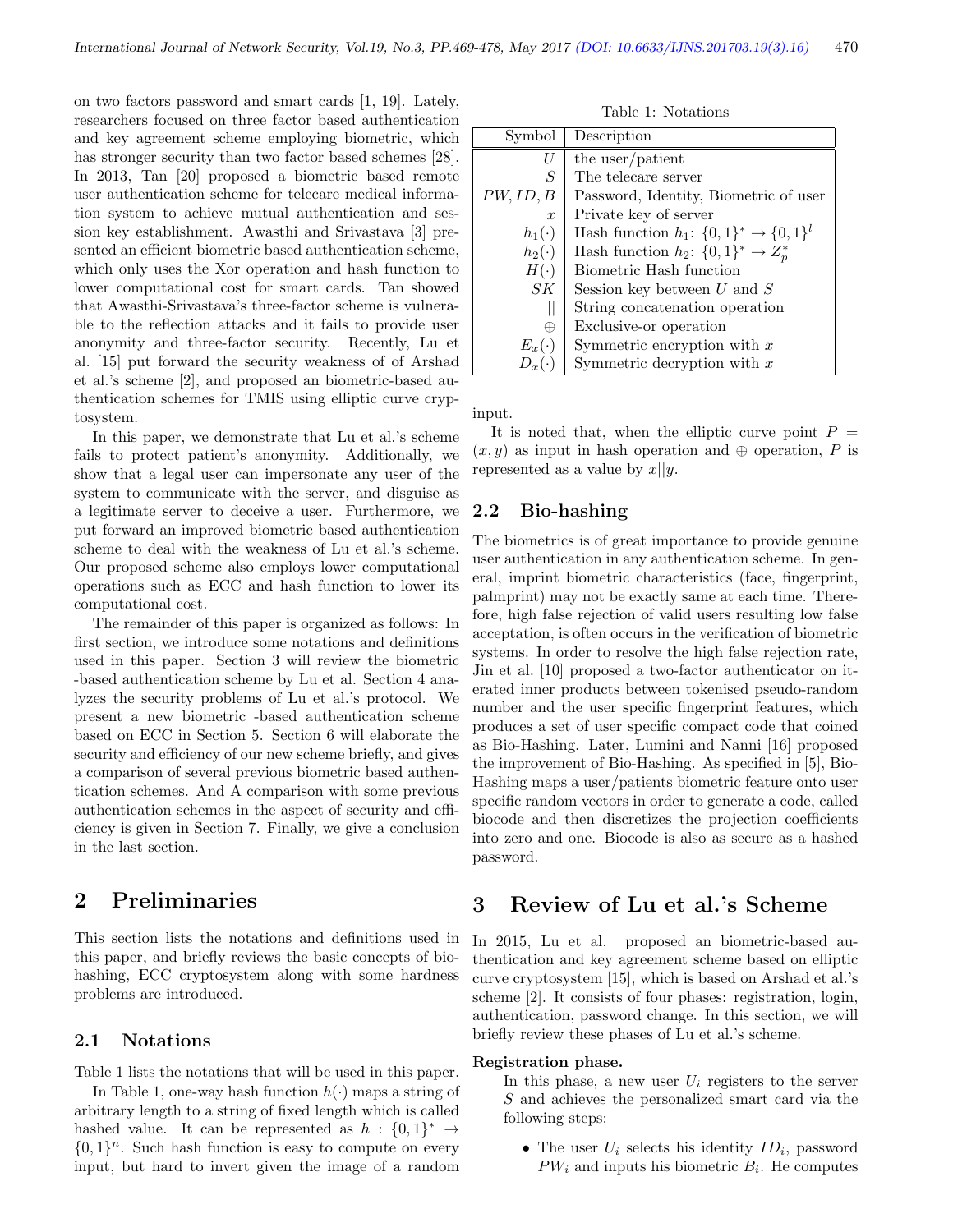$MP_i = PW \oplus H(B_i)$ , and sends  $\{ID_i, MP_i\}$  to the server S through a secure channel.

• Upon receiving the registration request,  $S$  calculates  $AID_i = ID_i \oplus h_2(x)$  using the private key  $x, V_i = h_1(ID_i || MP_i),$  and stores  $\{AID_i, V_i, h_1(\cdot), h_2(\cdot), H(\cdot)\}\$ into a smart card  $SC_i$ . S issues  $SC_i$  to the patient  $U_i$ .

#### Login and Authentication phase.

The user  $U_i$  and the server S execute the following steps in order to achieve authentication and session key agreement.

- $U_i$  first inserts the smart card  $SC_i$ , and inputs his identity  $ID_i$ , password  $PW_i$  and biometric  $B_i$ . Then,  $SC_i$  checks whether  $h_1(ID_i || PW_i \oplus$  $H(B_i) = V_i$  holds or not. If it holds, go to the next step.
- The smart card  $SC_i$  generates a random number  $d_u$ , and computes  $K = h_1(ID_i || ID_i \oplus AID_i),$  $M_1 = K \oplus d_u P$  and  $M_2 = h_1(ID_i||d_u P||T_1)$ .  $SC_i$  sends the login request  $\{M_1, M_2, AID_i, T_1\}$ to  $S$ .
- After receiving  $\{M_1, M_2, AID_i, T_1\}$ , S first examines whether  $|T_c - T_1| < \Delta T$ , where  $T_c$  is the current time stamp. If true,  $S$  computes  $AID_i \oplus h_2(x)$  using his private key x to extract ID<sub>i</sub>, then he calculates  $d_u P = h_1(ID_i || h_2(x)) \oplus$  $M_1$  and verifies whether  $M_2 = h_1(ID_i || d_u P || T_1)$ holds. If correct,  $S$  chooses a number  $d_s$  randomly, and computes  $M_3 = K \oplus d_s P$ ,  $SK =$  $d_s(d_uP), M_4 = h_1(K||d_uP||SK||T_2),$  where  $T_2$  is the current time. Then, S transmits  ${M_3, M_4, T_2}$  to  $U_i$ .
- Upon receiving  $\{M_3, M_4, T_2\}$ ,  $SC_i$  checks the validity of  $T_2$ . Then, U extracts  $d_s P$  from computing  $M_3 \oplus K$ , and computes  $SK = d_u(d_sP)$ ,  $M'_4 = h_1(K||d_uP||SK||T_2)$ . Then, checks whether  $M_4 = M_4$  holds. If correct, the smart card  $SC_i$  computes  $M_5 = h_1(K||d_sP||SK||T_3)$ and then sends the message  $\{M_5, T_3\}$  to S.
- $S$  checks the freshness of  $T_3$ , and then verifies  $h_1(K||d_s P||SK||T_3) \stackrel{?}{=} M_5$ . If both are correct, S authenticates  $U_i$  and accepts SK as the session key.

#### Password change phase.

If the patient  $U_i$  wants to change his old password  $PW_i$ ,  $U_i$  inserts the smart card into the device and inputs the  $ID_i, PW_i$ , and  $B_i$ . Then  $SC_i$  verifies  $h_1(ID_i || PW_i \oplus H(B_i)) \stackrel{?}{=} V_i$ . If holds,  $U_i$  keys a new password  $PW_i^{new}$ ,  $SC_i$  computes  $V_i^{new}$  =  $h_1(ID_i || PW_i^{new} \oplus H(B_i))$ . Finally, it replaces  $V_i$  by  $V_i^{new}.$ 

# Security Weakness of Lu et al.'s Scheme

In this section, we demonstrate that Lu et al.'s scheme fails to achieve their claimed security goals. In the attack model, it can be assumed that an adversary could get the values which are stored into a user  $U_i$ 's smart card by monitoring the power consumption [12, 17]. Also an adversary has the ability of controlling over the communication totally. That means that he can extract and modify the transmitting messages between  $U_i$  and S. In the following, we will analyze the security of Lu et al.'s scheme in detail.

#### Linkability.

The linkability is that an adversary can determinate whether two login messages are sent by the same patient. Since the login request message  $m_1 =$  $\{AID_i, M_1, M_2, T_1\}$  contains the fixed value  $AID_i =$  $ID_i \oplus h_2(x)$  where  $ID_i$  is the user's identity and  $h_2(x)$ is a hash function with input  $x$ . Therefore, when an adversary intercepts two login messages  $m_1$  and  $m'_1$ , he only decides whether the first part of  $m_1$  and  $m_1'$ are equal. If it's correct, we determine that two login messages must be from the same patient.

#### Fails to protect user anonymity.

In this subsection, we will show that Lu et al.'s scheme does not protect patient's anonymity for the insider users.

In Lu et al.'s scheme, the patient's identity is obscured by the form  $AID_i = ID_i \oplus h_2(x)$ , which is part of the transmitted message by public channel in login phase. For outside attackers, it's not efficient to retrieve the patient's identity without knowledge of the secret value  $h_2(x)$ . However, for a legal but malicious patient  $U_j$ , he can extracts  $h_2(x)$  using his own identity  $ID_j$  and the value  $AID_j$  stored in smart card. Then,  $U_i$  can easily compute any other patient's identity by computing  $ID = AID \oplus h(x)$  where  $AID$  can be intercepted in initiating login phase.

#### Server impersonation attack.

This subsection describes that a legitimate user in Lu et al.'s scheme can impersonate as a legal sever. Denote  $U_i$  be a legal patient, who wants to simulate as legal TMIS server.  $U_i$  will perform the following steps to impersonate as a legal server.

- 1)  $U_j$  extracts the secret information  $\{V_j, AID_j,$  $h_1(\cdot), h_2(\cdot), H(\cdot)$  stored into his smart card by monitoring the power consumption or analyzing the leaked information.  $U_j$  then computes  $AID_j \oplus ID_j$  using his password  $PW_j$  to obtain  $h_2(x)$ .
- 2) When a patient  $U_i$  executes the login and authentication process and sends  $\{M_1, M_2, AID_i, \}$  $T_1$ } to S,  $U_j$  intercepts the login message.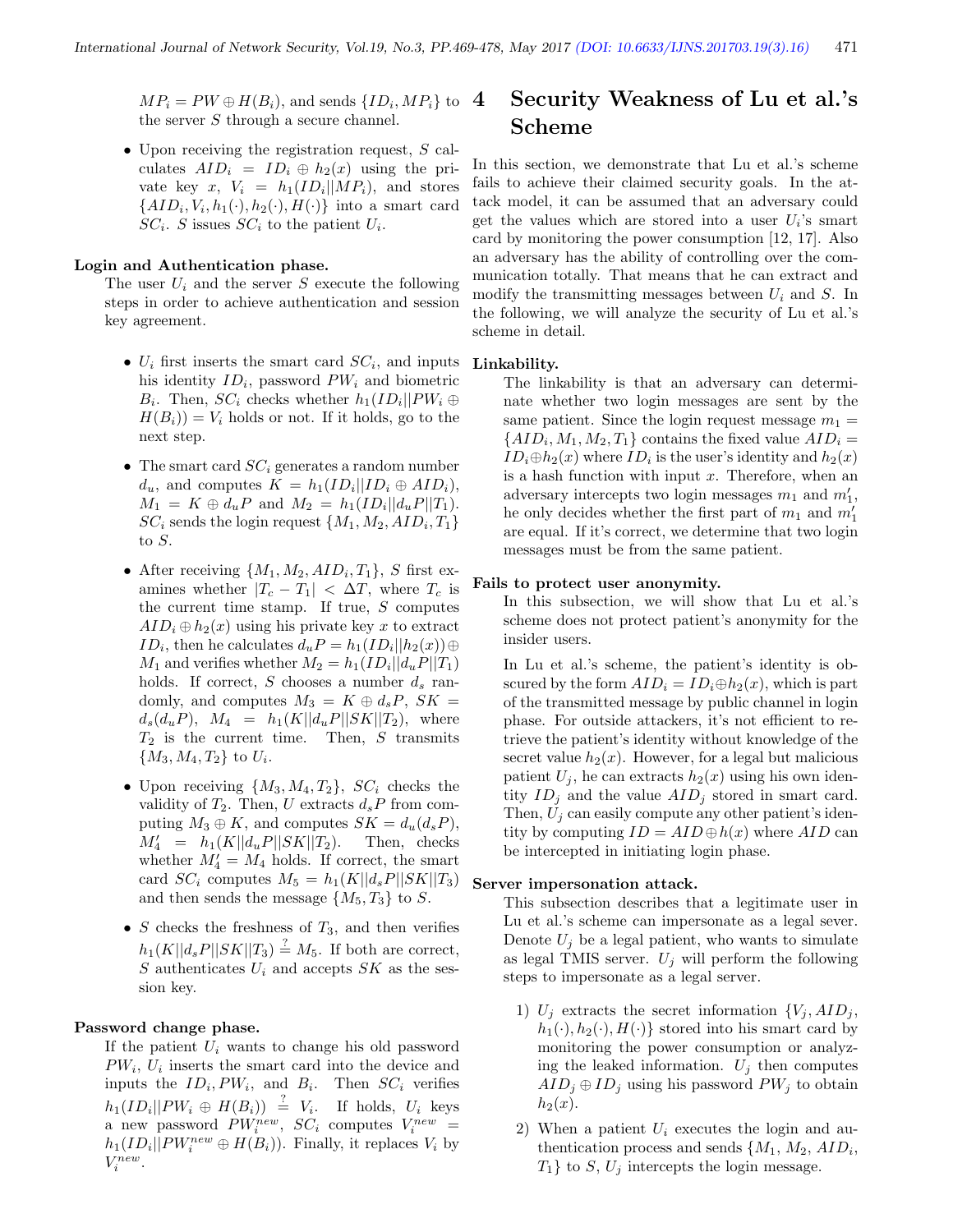- 3)  $U_j$  computes  $AID_i \oplus h_2(x)$  using the value  $h_2(x)$ to retrieve the identity of  $U_i$ . Then  $U_j$  chooses a random number  $d'_{s} \in Z_p^*$ , and computes  $M'_3 =$  $h_1(ID_i || h_2(x)) \oplus d_s' P$ ,  $\dot{S}K' = d_s'(d_u P)$ ,  $M_4' =$  $h_1(K||d_uP||SK'||T_2)$ , where  $T_2$  is the current time stamp.  $U_j$  sends  $\{M'_3, M'_4, T_2\}$  to  $U_i$
- 4)  $U_i$  check the validity of  $T_2$ . Then computes  $K \oplus M'_{3} = d'_{s}P, \quad SK = d_{u}(d'_{s}P), M_{4}^{*} =$  $h_1(K||d_uP||SK||T_2) \stackrel{?}{=} M'_4$ .  $U_i$  accepts the session key SK since the verification is correct and regards  $U_j$  as a legitimate sever.

Therefore, a legal patient can simulate as a legitimate sever to all other users.

#### User impersonation attack.

Lu et al. claimed their scheme could withstand various attack. Now, we demonstrate that a legal but malicious patient  $U_j$  can impersonate a patient to the server. The details of impersonation attack are presented in the following.

- 1)  $U_j$  can get  $h_2(x)$  by computing  $AID_j \oplus ID_j$  as similar as step 1 in server impersonation, where  $AID<sub>i</sub>$  is retrieved in his his smart card.
- 2) When another patient  $U_i$  initiates the login process and transmits the request  ${M_1, M_2, AID_i, T_1}$  to S.  $U_j$  extracts  $AID_i$ from the request message and computes  $ID_i = AID_i \oplus h_2(x)$ . The adversary  $U_j$ terminates this session.
- 3)  $U_j$  selects a random nonce  $d'_u \in Z_p^*$ , current time stamp  $T_1$ , calculates  $K = h_1(ID_i||h_2(x)), M'_1 =$  $K \oplus d'_u P$  and  $M'_2 = h_1(ID_i || T_1 || d'_u P)$ . Then  $U_j$ sends the login message  $\{M'_1, M'_2, AID_i, T_1\}$  as the login message of  $U_i$  to  $S$ .
- 4) After receiving the login message, S verifies whether  $|T_1-T_s| \leq \Delta$ . If not true, S aborts the session. Otherwise, S computes  $ID_i = AID_i \oplus$  $h_2(x)$ . Then S chooses a random number  $d_s \in$  $Z_p^*$ , and computes  $M_3 = h_1(ID_i || h_2(x)) \oplus d_s P$ ,  $\dot{SK} \; = \; d_s(d_uP), \; M_4 \; = \; h_1(K|T_2||SK'||d_uP|),$ where  $T_2$  is the current time stamp.  $U_j$  sends  ${M_3, M_4, T_2}$  to  $U_i$ .
- 5)  $U_j$  computes  $K \oplus M_3 = d_s P$ ,  $SK =$  $d_u(d_sP)$ . Then  $U_j$  checks whether  $M_4^*$  =  $h_1(K||d_uP||SK||T_2) \stackrel{?}{=} M'_4$ .  $U_j$  computes  $M_5 =$  $h_1(K||d_sP||SK||T_3)$  and then sends the message  ${M_3, T_3}$  to S.
- 6) S checks the freshness of  $T_3$  from the received message, and verifies  $M'_5$  =  $h_1(K||d_sP||SK||T_3) = M_5.$  $S$  authenticates  $U_i$  as  $U_i$  and accepts SK as the session key.

Hence, a legal patient can impersonate himself as any other patients to sever S. Therefore, it is shown that Lu et al.'s scheme is vulnerable to user impersonation attack.

### 5 Proposed Scheme

From previous section, it is observed that the important weakness of Lu et al.'s scheme is the form of  $AID_i$ , which leaks some information of server's private key. That means any legal user can obtain  $h_2(x)$  that can be used in attacking Lu et al.'s scheme. This section proposes an improved three-factor authentication scheme based on Lu et al.'s scheme. In the proposed scheme, in order to resist the impersonation attack, we employ a hash function with inputs the patient's identity and private key, which is related to the communicating patient. The four phases of our proposed scheme are described as follows.

#### Registration phase.

A new user  $U_i$  chooses identity and password and then registers his identity to the server S. Server registers the user and provides the valid smart card in return.

- The patient  $U_i$  generates a random number  $r$ , and chooses his identity  $ID_i$ , password  $PW_i$  and his biometric  $B_i$ . He computes  $MP_i = PW_i \oplus$  $H(B_i) \oplus r$ , and sends  $\{ID_i, MP_i\}$  to the server S through a secure channel.
- The sever S computes  $AID_i = h(ID_i || x),$  $K_i = h(AID_i), V_i = AID_i \oplus MP_i.$  Then, S generates a number a randomly and computes  $CID_i = E_x(ID_i || a)$ . The server issues a smartcard  $SC_i$  to the patient  $U_i$  which is stored by  ${K_i, V_i, CID_i, h(\cdot), H(\cdot)}.$
- Upon receiving the smart card,  $U_i$  computes  $R_i = r \oplus h(ID_i || PW_i || H(B_i))$ , and stores  $R_i$ into  $SC_i$ .

#### Login and authentication phase.

A legal user with valid smart card can establish a secure and authorized session with the server. In this phase, user and server first authenticate each other and then agree on a session key that can be used for the secure transmission of data.

- $U_i$  first inserts  $SC_i$  into the card reader, and enters his identity  $ID_i$ , password  $PW_i$  and biometric  $B_i$ . Then, smart card  $SC_i$  computes  $r = R_i \oplus h(ID_i || PW_i || H(B)), MP_i = PW_i \oplus$  $H(B_i) \oplus r$ , and  $AID_i = V_i \oplus MP_i$ . The card checks whether  $h(AID_i) \stackrel{?}{=} K_i$ . If holds, go to next step.
- $SC_i$  generates a random nonce  $d_u \in Z_p$ , and computes  $d_uP$ ,  $M_1 = AID_i \oplus D$  and  $M_2 = h( AID_i || d_u P || T_1).$  $SC_i$  transmits  ${M_1, M_2, CID_i, T_1}$  to the server.
- After receiving the login request  ${M_1, M_2, CID_i, T_1}, S$  first checks the freshness of  $T_1$  by verifing whether  $|T_c - T_1| < \Delta T$ , where  $T_c$  is the current time. If true,  $S$ retrieves  $ID_i$  by decrypting  $CID_i$ , and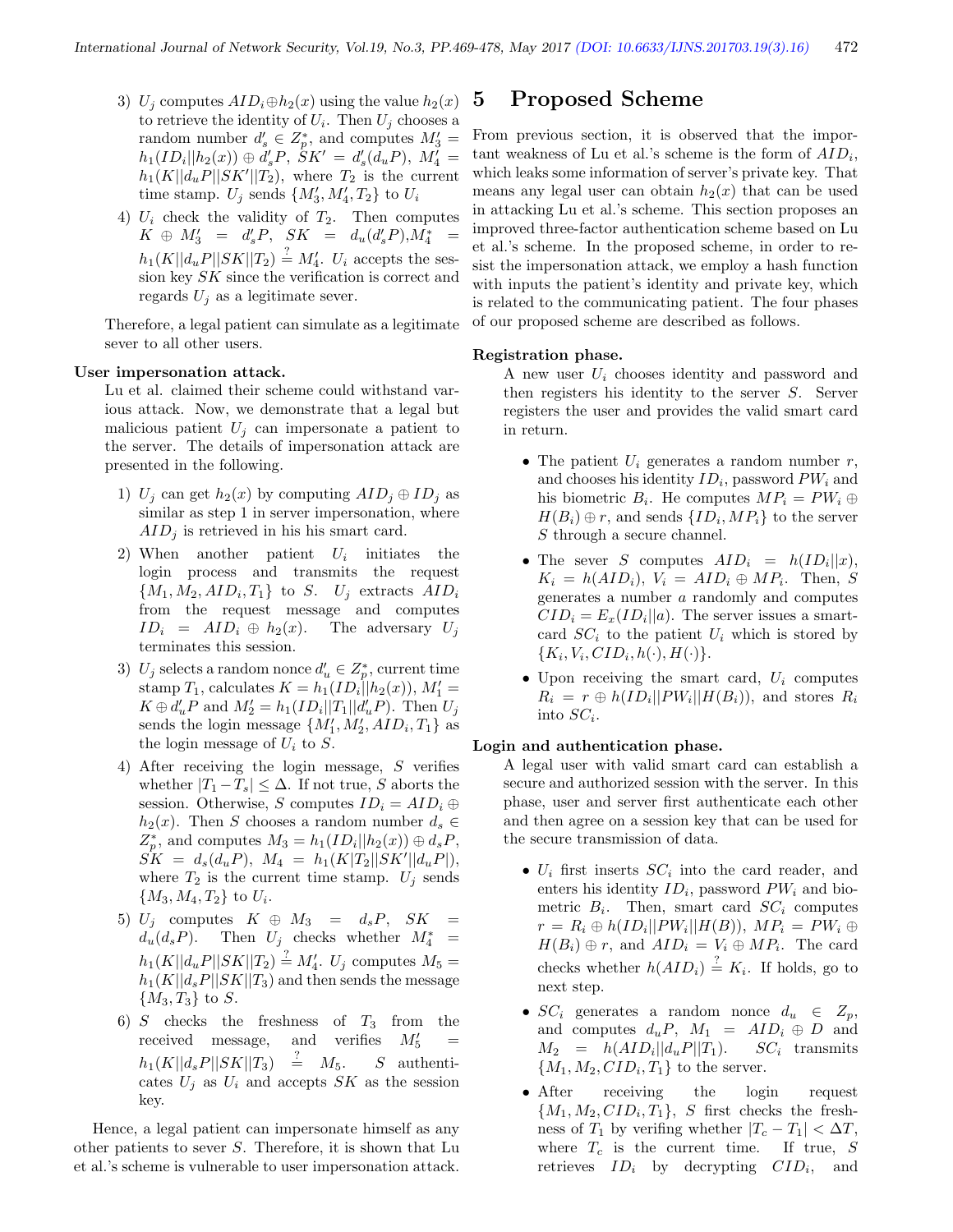| User $U_i$ /Smart card                     |                                                      | Server $S$                                                          |
|--------------------------------------------|------------------------------------------------------|---------------------------------------------------------------------|
| Choose $ID_i, PW_i, B_i, r$                |                                                      |                                                                     |
| $MP_i = PW_i \oplus H(B_i) \oplus r$       |                                                      |                                                                     |
|                                            | $\langle$ ID <sub>i</sub> ,MP <sub>i</sub> $\rangle$ | $AID_i = h(ID_i    x)$                                              |
|                                            |                                                      | $K_i = h(AID_i)$ , $V_i = AID_i \oplus MP_i$                        |
|                                            |                                                      | $CID_i = E_x(ID_i    a)$                                            |
|                                            |                                                      | Store $\langle K_i, V_i, CID_i, h(\cdot), H(\cdot) \rangle$ into SC |
|                                            | SС                                                   |                                                                     |
| $R_i = r \oplus h(ID_i    PW_i    H(B_i))$ |                                                      |                                                                     |
| Store $R_i$ into SC                        |                                                      |                                                                     |

Figure 1: Registration phase of proposed scheme

| User $U_i$ /Smart card                           |                                             | Server S                                   |
|--------------------------------------------------|---------------------------------------------|--------------------------------------------|
| Inputs $ID_i, PW_i, B_i$                         |                                             |                                            |
| $r = R_i \oplus h(ID_i    PW_i    H(B_i))$       |                                             |                                            |
| $MP_i = PW_i \oplus H(B_i) \oplus r$             |                                             |                                            |
| $AID_i = V_i \oplus MP_i$                        |                                             |                                            |
| $K_i = h(AlD_i)$ ?                               |                                             |                                            |
| $M_1 = AID_i \oplus d_n P$                       |                                             |                                            |
| $M_2 = h(ID_i    d_n P    T_1)$                  |                                             |                                            |
|                                                  | $\langle M_1,M_2,CD_i,T_1 \rangle$          |                                            |
|                                                  |                                             | Verifies $ T_1 - T_2  < \Delta T$          |
|                                                  |                                             |                                            |
|                                                  |                                             | $D_r(CID_i) = ID_i    a$                   |
|                                                  |                                             | $AID_i = h(ID_i    x)$                     |
|                                                  |                                             | $d_{u}P = AID_{i} \oplus M_{1}$            |
|                                                  |                                             | $M_2 = h(ID,    d, P    T_1)$ ?            |
|                                                  |                                             | Generate $a^{\dagger}, d_{s}$              |
|                                                  |                                             | $CID'$ <sub>i</sub> = $E_x(ID_i    a')$    |
|                                                  |                                             | $SK = d_{s}(d_{u}P)$                       |
|                                                  |                                             | $M_3 = AID_i \oplus d_s P$                 |
|                                                  |                                             | $M_4 = h_1(CID'$ , $   SK    d_2 P    T_2$ |
|                                                  | $\left\langle M_3,M_4,CD',T_2\right\rangle$ |                                            |
|                                                  |                                             |                                            |
| $ T_c-T_2  < \Delta T$                           |                                             |                                            |
| $d_{s}P = M_{3} \oplus AID_{i}$                  |                                             |                                            |
| $SK = d_u(d, P)$                                 |                                             |                                            |
| $M_4 = h(CID'_{i}    SK    d_uP    T_2)$ ?       |                                             |                                            |
| $M_{5} = h(d_{5}P \parallel SK \parallel T_{3})$ |                                             |                                            |
|                                                  | $\langle M_5,T_3\rangle$                    | $ T_c-T_3  < \Delta T$                     |
|                                                  |                                             | $M_5 = h(d_5 P    SK    T_3)$ ?            |

Figure 2: Login and authentication phase of proposed scheme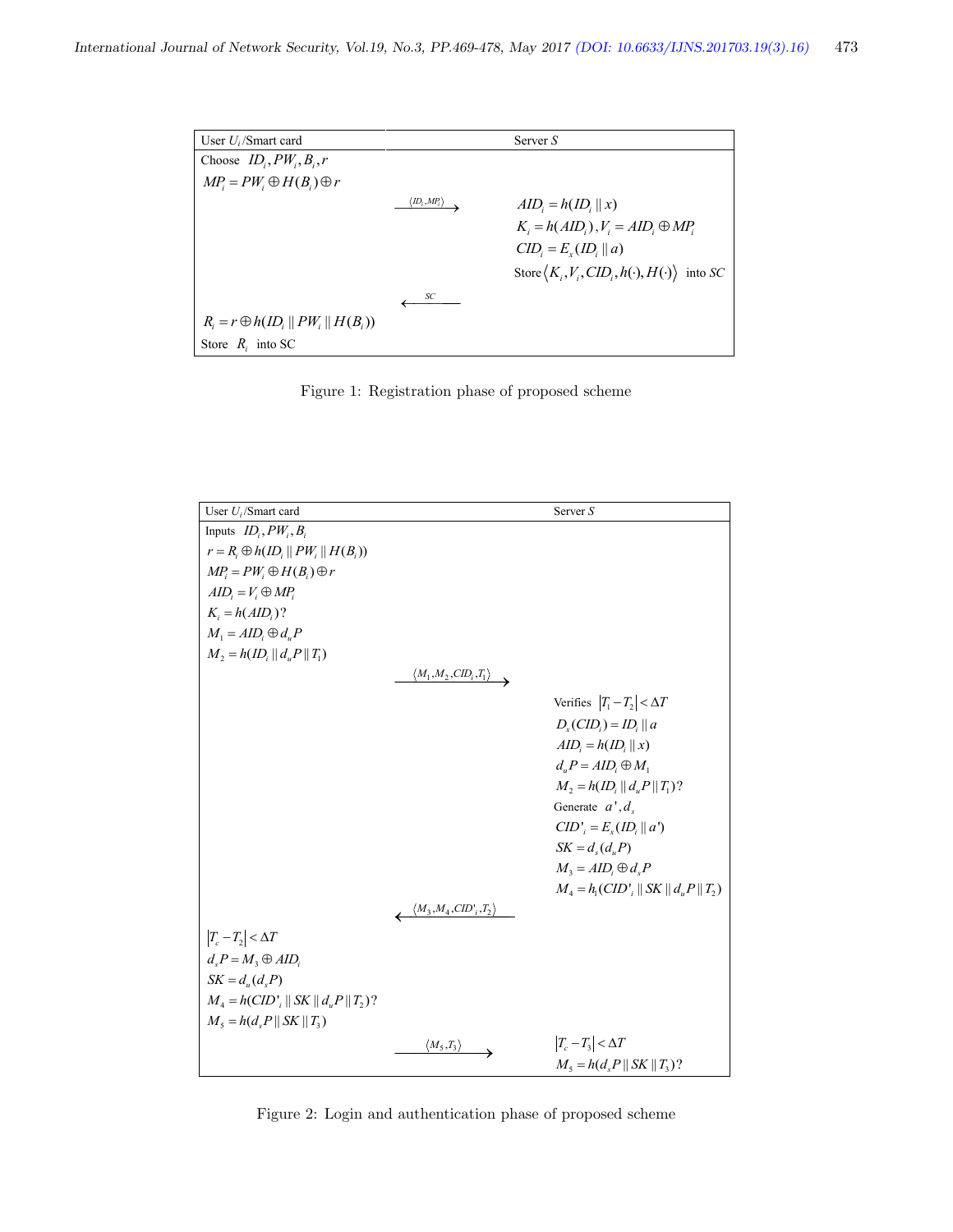computes  $AID_i = h(ID_i||x)$ . Then he calculates  $d_uP = AID_i \oplus M_1$  and verifies whether  $M_2 = h( AID_i || d_u P || T_1)$  holds. If correct, The sever generates  $d_s \in Z_p$ and a' randomly, and computes  $E = d_s \overline{P}$ ,  $CID'_i = E_x(ID_i, a'), M_3 = AID_i \oplus E,$  $SK = h( AID_i || d_s(d_u P) || CID_i), M_4 =$  $h(CID'_{i}||SK||d_{s}P||T_{2}),$  where  $T_{2}$  is the current time. Then, S sends  $\{M_3, M_4, CID'_i, T_2\}$  to U.

- Upon receiving  $\{M_3, M_4, CID'_i, T_2\}$ ,  $SC_i$  checks the freshness of  $T_2$ . Then,  $U$  extracts  $d_s P$  from computing  $M_3 \oplus AID_i$ , and computes  $SK = h(ALD_i||d_u(d_sP)||CID_i)$ ,  $M'_4 =$  $h(CID'_{i}||SK||d_{s}P||T_{2}).$  Then, check whether  $M'_4$  =  $M_4$  holds. If correct,  $SC_i$  replaces  $CID_i$  with  $CID'_i$ , and computes  $M_5 =$  $h(d_sP||SK||T_3)$  and then sends the message  ${M_5, T_3}$  to S.
- $S$  checks the validity of  $T_3$ , and verifies  $h(d_s P||SK||T_3) \stackrel{?}{=} M_5$ . If both are correct, S authenticates  $U$  and accepts  $SK$  as the session key.

#### Password change phase.

A valid user with smart card can change the password of the smart card as follows:

- $U_i$  inserts the smart card into the device and inputs the  $ID_i, PW_i$  and  $B_i$ .
- $SC_i$  computes  $r = R_i \oplus h(ID_i || PW_i || H(B_i)),$  $MP_i = PW_i \oplus H(B_i) \oplus r$ ,  $AID_i = V_i \oplus MP_i$ and checks  $h(ALD_i) \stackrel{?}{=} K_i$ . If it holds,  $U_i$  inputs a new password  $PW_i^{new}$ , biometric  $B_i^{new}$  and a new random number  $r^{new}$ .
- $SC_i$  computes  $MP_i^{new} = PW_i^{new} \oplus H(B_i^{new}) \oplus$  $r^{new}$ ,  $V_i^{new} = AID_i \oplus MP_i^{new}$ ,  $R_i^{new} = r^{new} \oplus$  $h(ID_i || PW_i^{new} || H(B_i^{new})$ ). Finally, it replaces  $R_i, V_i$  by  $R_i^{new}, V_i^{new}$  respectively.

# 6 Security Analysis

In this section, we demonstrate that our scheme can resist a number of possible attack types.

#### User anonymity.

Suppose an adversary eavesdrops the login request  ${M_1, M_2, CID_i, T_1}$  during the login phase, and the authentication message  $\{M_3, M_4, CID'_i, T_2\}$  during the authentication and key agreement phase, where  $M_1 = AID_i \oplus D, M_2 = h(AID_i||D||T_1),$  $CID_i = E_x(ID_i || a), M_3 = AID_i \oplus d_sP, M_4 =$  $h(CID_i'||SK||E||T_2)$ ,  $CID_i' = E_x(ID_i||a')$ . Note that  $CID_i, CID'_i$  are encrypted ciphertexts of  $ID_i$  by  $x$ , and nobody other than the server has the private key. And remaining parts  $M_1, M_2, M_3, M_4$  are the form of output hash function of with a user's identity. Due to one-way property of collision-resistant

hash function, it is hard to compute the ID from these eavesdropped message. Hence, our proposed scheme provide patient's anonymity.

### Replay attack.

In proposed scheme, the current timestamp is included in the login message  $\{M_1, M_2, CID_i, T_1\}$  and the response message  $\{M_3, M_4, CID'_i, T_2\}$ , where  $M_1 = AID_i \oplus D, M_2 = h(AID_i||D||T_1), M_3 =$  $AID_i \oplus E$ ,  $M_4 = h(CID_i'||SK||E||T_2)$ . If the attacker wants to send the login message or authentication message only altering time stamp, the patient and the server could detect the replay attack by checking the validity of  $T_1$  and  $T_2$  respectively. If the attacker generates  $M_1, M_2$  or  $M_3, M_4$  by himself,  $M_1$  and  $M_3$  are computed from value  $AID_i$ , which needs the knowledge of  $PW_i, B_i$  (or x), and  $M_2$  and  $M_4$  are protected by a hash function. Hence, our scheme can present replay attack.

#### User impersonation attack.

If the adversary wants to impersonate the legitimate user to the server, he has to generate a valid login request message  $\{M_1, M_2, CID_i, T_1\}$ , where  $M_1$  =  $AID_i \oplus D, M_2 = h(AID_i||D||T_1),$ . It is clear that the adversary can generate a random element in  $Z_p^*$ and guess the patient's identity to compute  $M_2$ , and the third part  $CID<sub>i</sub>$  can be retrieved from the eavesdropped message  $\{M_3, M_4, CID'_i, T_2\}$  in authentication phase. But, it is very difficult to calculate the valid number  $M_1$  without the knowledge of  $AID_i$ .  $AID_i$  can be computed by the pair  $(ID_i, PW_i, B_i)$ and  $V_i$ . Then the server could detect the attack by checking the correctness of  $M_1$  and  $M_2$ . Therefore, the proposed scheme can prevent the user impersonation attack.

#### Server spoofing attack.

To masquerade as the legal server, an attacker aims to generate the forged response message  ${M_3, M_4, CID_i, T_1},$  where  $M_3 = AID_i \oplus D$ , and  $M_4 = h(CID'_i||SK||E||T_2)$ . It is easy to obtain the part  $CID'_i$  by monitoring the communicating channel. However,  $M_3$  cannot made without the value  $AID_i$ , and  $M_4$  is a one-way hash function with private parameters  $SK$ . Computing both valid  $M_3, M_4$ are hard for the attacker without server's secret key x. Therefore, the proposed scheme can withstand the server impersonation attack.

#### Off-line password guessing attack.

For this attack model, an adversary is assumed that he is able to extract all the secret information stored in the memory of smart card by power analysis attack. Thus, he obtain the parameters  ${K_i, V_i, CID_i, R_i}$ , where only  $V_i$  and  $R_i$  are related with the patient's password. In the following, we show that the adversary can not extract successfully the patient's password by off line password guessing attack.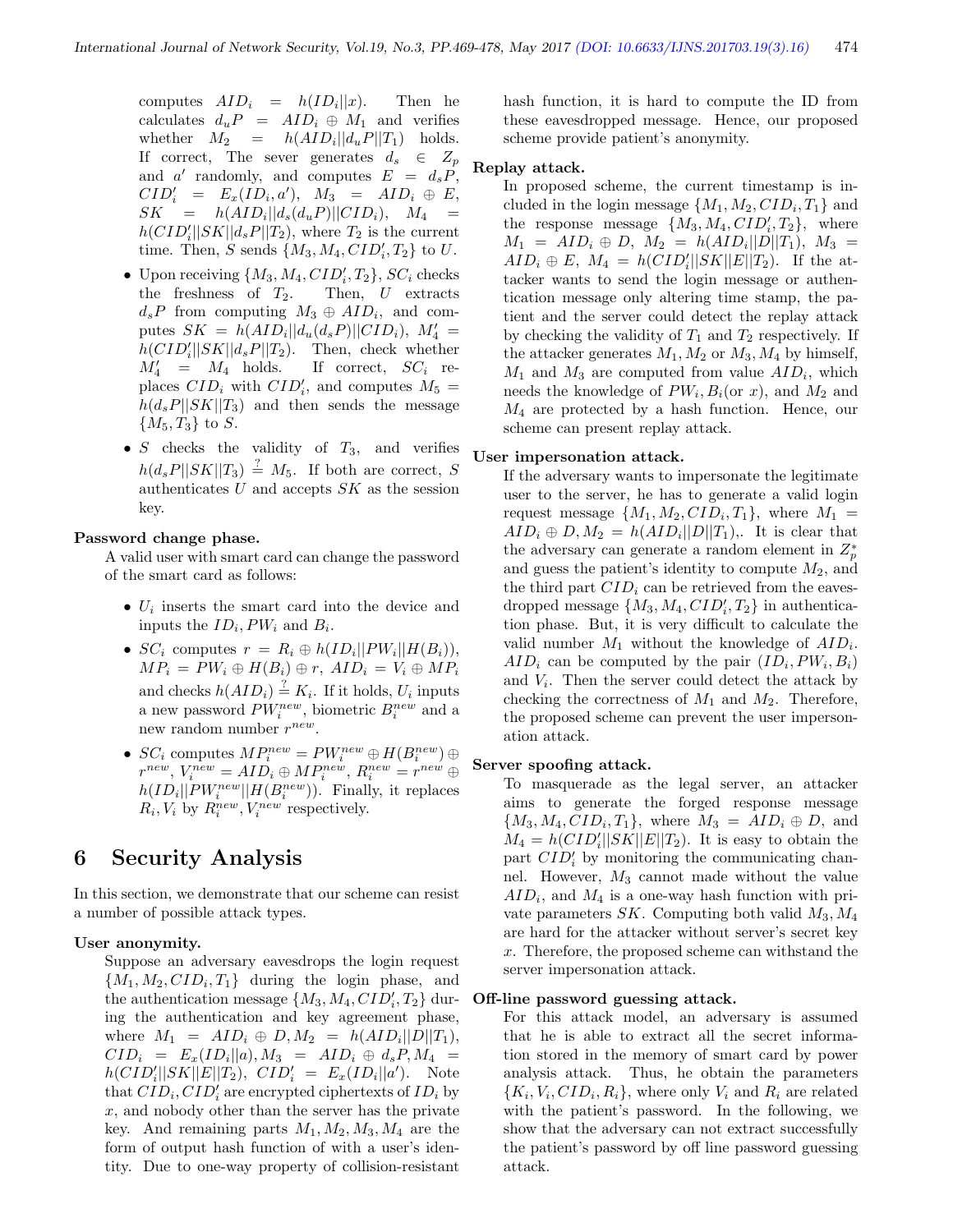| User $U_i$<br>Smart card<br>Inputs $ID_i, PW_i, B_i$<br>$\langle \mathit{ID}_i, \mathit{PW}_i, \mathit{B}_i \rangle$<br>$r = R_i \oplus h(ID_i    PW_i    H(B_i))$<br>$MP_i = PW_i \oplus H(B_i) \oplus r$<br>$AID_i = V_i \oplus MP_i$<br>Check $K_i = h(AID_i)$ ?<br>Accept the request<br>$MP_i^{new} = PW_i^{new} \oplus H(B_i^{new}) \oplus r^{new}$<br>$V_i^{new} = AID_i \oplus MP_i^{new}$<br>Inputs $PW_i^{new}, B_i^{new}, r^{new}$<br>$\left\langle PW_i^{new},\!_i^{new},\! r_i^{new} \right\rangle$<br>$R_i^{new} = r^{new} \oplus h(ID_i    PW_i^{new}    H(B_i^{new}))$<br>Replaces $R_i, V_i$ by $R_i^{new}, V_i^{new}$ |
|-----------------------------------------------------------------------------------------------------------------------------------------------------------------------------------------------------------------------------------------------------------------------------------------------------------------------------------------------------------------------------------------------------------------------------------------------------------------------------------------------------------------------------------------------------------------------------------------------------------------------------------------|
|                                                                                                                                                                                                                                                                                                                                                                                                                                                                                                                                                                                                                                         |
|                                                                                                                                                                                                                                                                                                                                                                                                                                                                                                                                                                                                                                         |

Figure 3: Password change phase of proposed scheme

- We know that  $V_i = AID_i \oplus PW_i \oplus H(B_i) \oplus r$ , where  $AID_i$  is computed by  $ID_i$  and server's private key  $x, r$  is a random number. Given  $ID_i, PW_i$ , it is computationally hard to get x, user's biometric  $B_i$  and r. Hence, the attacker can not check whether the equation of  $V_i$  holds by guessing a patient's identity and password.
- For  $R_i$ , we have  $R_i = r \oplus h(ID_i || PW_i || H(B_i)).$ In order to utilize the above equality, the attacker not only needs the parameters  $ID_i, PW_i$ but also have to know both private biometric  $B_i$ and r.
- Combining  $V_i$  and  $R_i$ ,  $r$  can be represented by  $R_i \oplus h(ID_i || PW_i || H(B_i)).$  That is to say,  $V_i = h(ID_i || x) \oplus PW_i \oplus H(B_i) \oplus R_i \oplus$  $h(ID_i || PW_i || H(B_i))$ . It only works efficiently to know  $(ID_i, PW_i, B_i, x)$  for the adversary by executing off-line password guessing attack.

From above analysis, the adversary has to check the validity of pair  $(ID_i, PW_i, B_i, x)$  by combining  $V_i$ and  $R_i$ . It is infeasible for doing an exhausted search for all possible  $(ID_i, PW_i, B_i, x)$  pairs. Hence, the proposed scheme could resist off-line password guessing attack.

#### Perfect forward secrecy.

An authentication and key agreement protocol can provide perfect forward secrecy if an adversary knowing both user's password  $PW_i$  and server's secret key  $x$ , but still can not compute previous session keys. For a session key  $SK = h(AD_i||d_s(D)||CID_i)$  in our proposed scheme,  $U_i$  selects a random  $d_u$  and S chooses a random  $d_s$  for each session, the attacker needs to know  $d_u$  and  $d_s$  in order to get the session key. However, he only get  $d_u P$  and  $d_s P$  from  $PW_i$ , x and the eavesdropped messages. That means an adversary need to compute  $d_s d_u P$  from  $d_u P$  and  $d_sP$ . It's a Diffie-Hellman problem in elliptic curve,

which has no efficient polynomials algorithm solving it. Therefore, our authentication scheme posses perfect forward secrecy.

#### Mutual authentication.

In our scheme, an user  $U$  validates the message  ${M_3, M_4, CID'_i, T_2}$  by checking both the timestamp  $T_2$  and the condition  $M_4 = M_4$  are valid or not. S validates the message  $\{M_5, T_3\}$  sent by patient using checking whether both the timestamp  $T_3$  and the condition  $M'_5 = M_5$  hold. Also, an user and the server agree with a session key which is known with themselves.

#### Efficient login and password change.

In the login and password change phase of our proposed scheme, the smart card must verify  $K_i \stackrel{?}{=}$  $(V_i \oplus MP_i)$ , where  $MP_i = PW_i \oplus H(B_i) \oplus R_i \oplus$  $h(ID_i || PW_i || H(B)),$  which includes the patient's identity, password, and biometric. If it's not true, the smart card rejects the user's login and password changing request. The quick detection of incorrect identity, password and biometric make the proposed scheme efficient. Also, this verification can present denial of service attack well.

# 7 Discussion

This section give a comparison of security and performance of recent biometric-based authentication and key agreement schemes for TMIS [2, 3, 15, 18, 23, 26]. Table 2 describes that the flaws of security and efficiency for biometric based authentication schemes for TMIS.

In Table 2, we represent  $\sqrt{ }$  as the scheme which prevents attack or satisfies the attribute and  $\times$  as the scheme which fails to prevent attack or does not satisfy the attribute. From Table 2, it is clear to see that most of previous biometric authentication schemes do not satisfy desirable security attributes. However, Yan et al.'s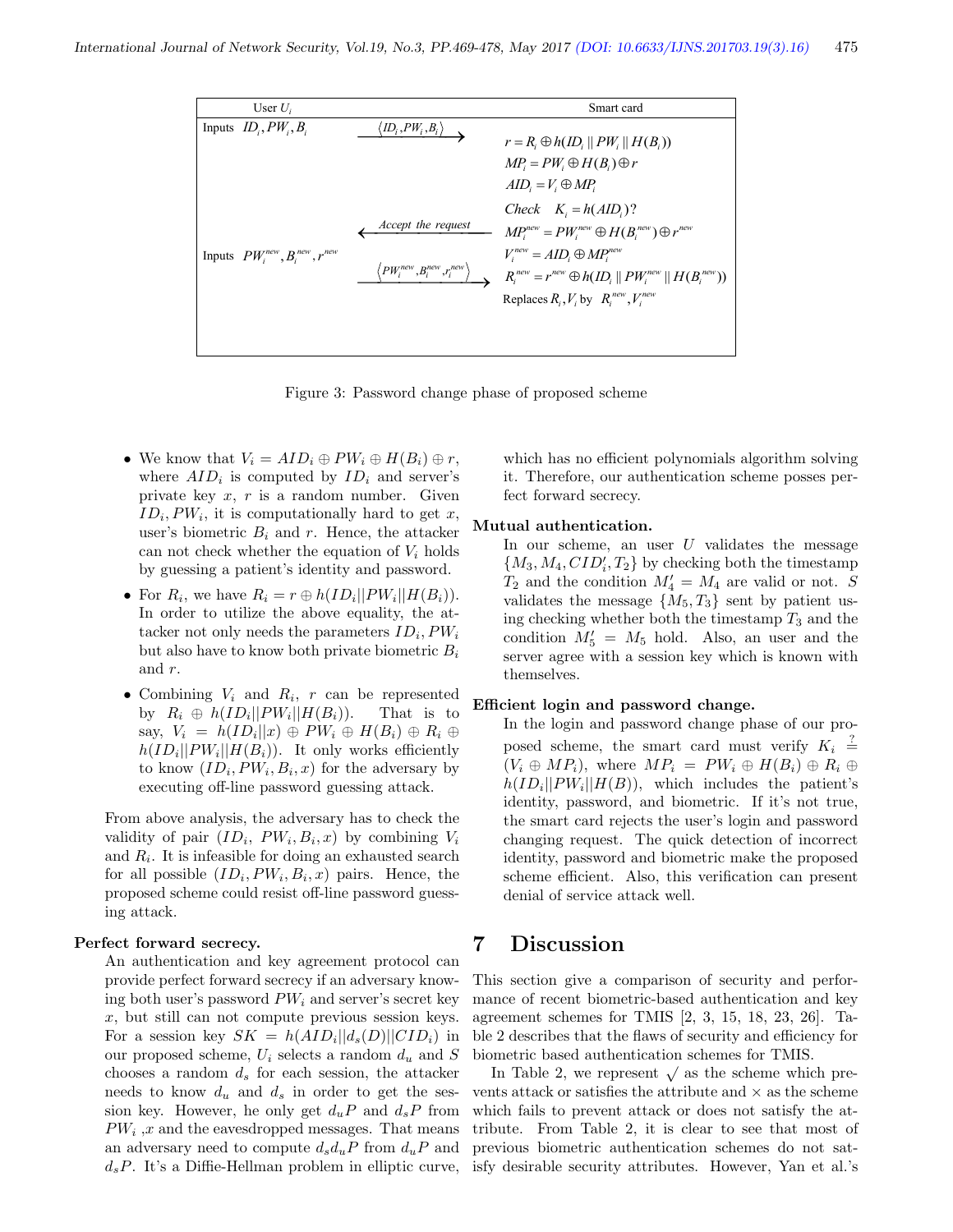| Security attributes $\setminus$ Schemes | 15       | $\left[ 26\right]$ | 3        | $\left[ 23\right]$ | $\overline{2}$ | 18 | Durs) |
|-----------------------------------------|----------|--------------------|----------|--------------------|----------------|----|-------|
| User anonymity                          | $\times$ | $\times$           |          | ×                  |                |    |       |
| Off-line password guessing attack       |          | $\times$           | $\times$ |                    |                |    |       |
| Stolen smart card attack                |          |                    |          |                    |                |    |       |
| Impersonation attack                    | $\times$ |                    |          |                    |                |    |       |
| Replay attack                           |          |                    |          |                    |                |    |       |
| Denial of service attack                |          |                    |          |                    |                |    |       |
| Strong forward secrecy                  |          |                    |          |                    |                |    |       |
| Session key verification                |          |                    |          |                    |                |    |       |
| Efficient password change               |          |                    |          |                    |                |    |       |

Table 2: Security attributes comparison of biometric based authentication schemes

scheme [26] and Awasthi-Srivastava's scheme [3] with hash function computation have less computation overhead as compare to [2, 15] which have elliptic curve point multiplication costs, which is also shown in Table 3. Lu et al.'s scheme [15], Yan et al.'s scheme [26], Awasthi-Srivastava and Wen's schemes [3, 23] have the failure of protecting user anonymity. However, user anonymity during message exchange ensures consumer's privacy by preventing an attacker from acquiring consumer's sensitive personal information. Thus, an ID-based authentication scheme should ensure anonymity and unlinkability. The schemes [2, 3, 23, 26] can't resist against the off-line password guessing attack, which means an attacker is able to find user's correct password using an off-line exhaustive search for all possible passwords. Hence, a passwordbased authentication scheme should resist on-line and offline password guessing attacks.

Lu et al.'s scheme [15] and Mishra et al.'s scheme [18] is vulnerable to impersonation attack, which means that an adversary could impersonate as a legal user to access any services. Awasthi-Srivastava's scheme [3] does not resist replay attack. In general, their schemes can remedy this security flaw by adding time stamp or a counter. Therefore, an secure authentication scheme should be secure against replay attack.

In the above discussed schemes of Table 2, the smart card cannot correctly identify the correctness of input which causes extra computation and communication overhead. The scheme [3] has flaws in password change phase and the schemes [3, 26] have inefficient password change phase. It is clear from the study that inefficient password change can cause DOS attack in case of incorrect input in password change phase, i.e., onetime mistake in password change phase, a valid user no longer login to the server using the same smart card. The authentication schemes could detect incorrect input quickly so that denial of service attack, and extra communication and computation overhead can be avoided.

Table 3 discusses the computation overhead of these schemes in login and authentication phase, where  $T_{sym}, T_h, T_H, T_{ME}$  and  $T_{ECC}$  denote the time complexity of symmetric encryption/decryption, hash function, biometric hash function, modular exponentiation and elliptic curve point multiplication, respectively. It is noted that,  $T_{ECC} > T_{ME} \gg T_{sym} \gg T_H \gg T_h$ . Since the login and authentication phases are executed for each session while the registration and password change phases occur once, we only discuss the computational cost of the login and authentication phases.

# 8 Conclusions

We have analyzed the security of Lu et al.'s biometric based authentication schemes for TMIS. It is shown that their scheme is vulnerable to protect user anonymity, and an adversary could determine whether two messages are transmitted from the same user. The scheme is also insecure against impersonation attack which leads to an adversary could impersonate as a legal user to access any services provided by telecare server, and cheat a honest user as a legal server. Moreover, we employ biometric hash function and elliptic curve Diffie C Hellman problem to improve the security and efficiency of Lu et al.'s scheme. It is noted that the enhanced scheme does not provide all security attributes of three-factor authentication schemes.

# Acknowledgments

This research is supported by National Basic Research Program of China (Grant No. 2013CB834205), Natural Science Foundation of Zhejiang Province (Grant No. LZ12F02005) and Opening project of Key Laboratory of Public Security Information Application Based on Bigdata Architecture, Ministry of Public Security (Grant No. 2014DSJSY004).

## References

[1] N. Anwar, I. Riadi, A. Luthfi, "Forensic SIM card cloning using authentication algorithm," International Journal of Electronics and Information Engineering, vol. 4, no. 2, pp. 71–81, 2016.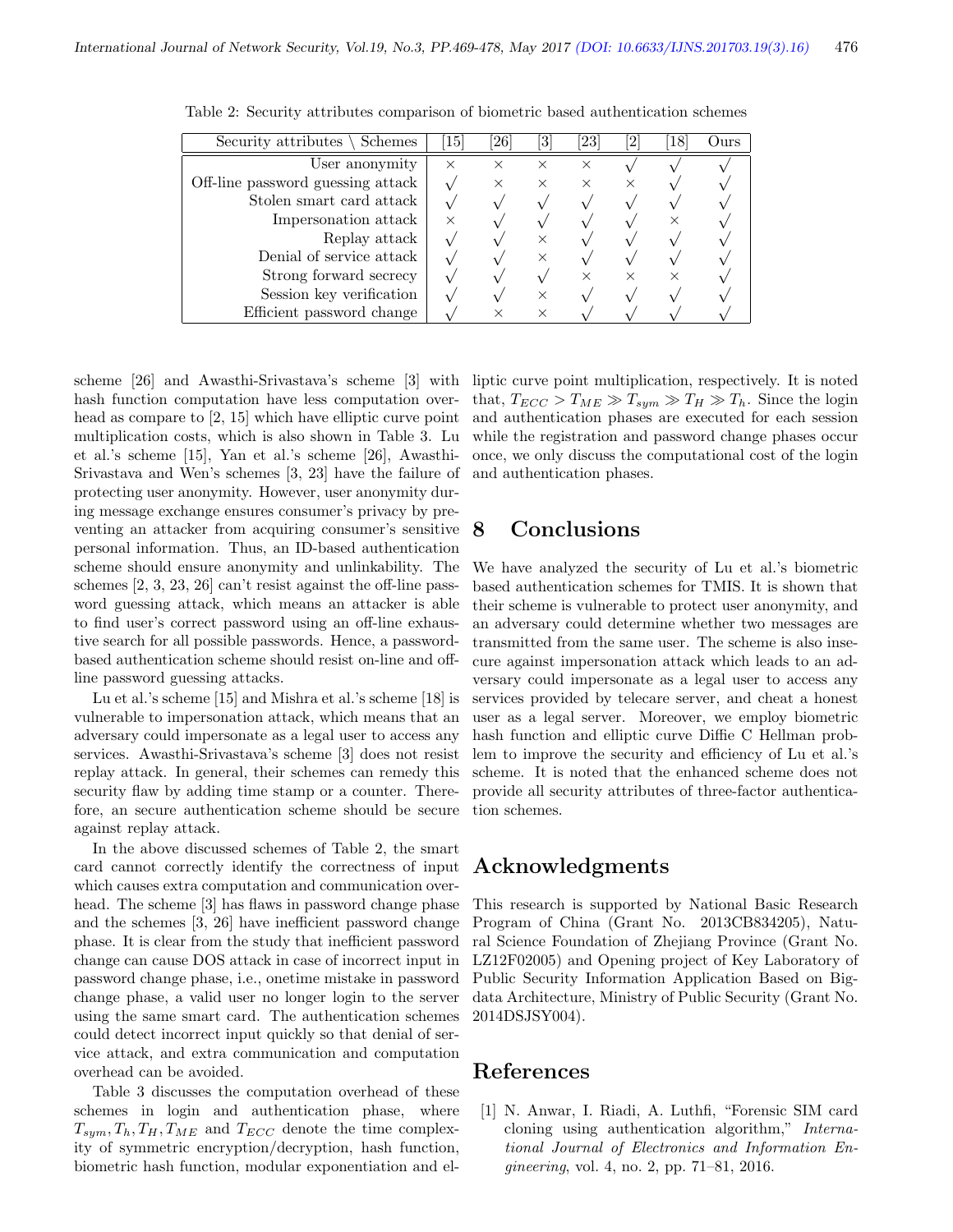| <b>Schemes</b>                  | User computation        | Server computation                                    |
|---------------------------------|-------------------------|-------------------------------------------------------|
| Lu et al.'s scheme $[15]$       | $2T_{ECC} + T_H + 5T_h$ | $T_{ECC} + 5T_h$                                      |
| Yan et al.'s scheme [26]        | $6T_h$                  | $5T_h$                                                |
| Awasthi-Srivastava's scheme [3] | $4T_h + T_v b$          | $3T_h$                                                |
| Wen's scheme [23]               | $2T_{sym}+9T_h$         | $2T_{sym}+6T_h$                                       |
| Arshad et al.'s scheme [2]      | $2T_{ECC} + T_m + 8T_h$ | $2T_{EEC} + 2T_m + 7T_h$                              |
| Mishra et al.'s scheme [18]     | $T_H+6T_h$              | $2T_{sym} + 7T_h$                                     |
| Our scheme                      |                         | $2T_{ECC} + T_H + 5T_h$   $2T_{ECC} + 4T_h + T_{sym}$ |

Table 3: Performance evaluation of biometric based authentication schemes

- anonymous authentication and key agreement scheme for telecare medicine information systems," Journal of Medical Systems, vol. 38, no. 12, pp. 136– 147, 2014.
- [3] A. K. Awasthi and K. Srivastava, "An enhanced biometric authentication scheme for telecare medicine information systems with nonce," Journal of Medical Systems, vol. 37, no. 12, pp. 9964–9976, 2013.
- [4] C. C. Chang, W. Y. Hsueh, and T. F. Cheng, "An advanced anonymous and biometrics-based multiserver authentication scheme using smart cards," International Journal of Network Security, vol. 18, no. 6, pp. 1010–1021, 2016.
- [5] Y. F. Chang, S. H. Yu, and D. R. Shiao, "An uniqueness and anonymity-preserving remote user authentication scheme for connected health care," Journal of Medical Systems, vol. 37, no. 12, pp. 9902–9910, 2013.
- [6] H. M. Chen, J. W. Lo, and C. K. Yeh, "An efficient and secure dynamic id-based authentication scheme for telecare medical information systems," Journal of Medical Systems, vol. 36, no. 6, pp. 3907–3915, 2012.
- [7] M. L. Das, A. Saxena, and V. P. Gulati, "A dynamic id-based remote user authentication scheme," IEEE Transactions on Consumer Electronics, vol. 50, no. 2, pp. 629–631, 2004.
- [8] D. B. He, J. H. Chen, and R. Zhang, "A more secure authentication scheme for telecare medicine information systems," Journal of Medical Systems, vol. 36, no. 2, pp. 1989–1995, 2012.
- [9] S. H. Islam and G. P. Biswas, "Design of improved password authentication and update scheme based on elliptic curve cryptography," Mathematical and Computer Modelling, vol. 57, no. 12, pp. 2703–2717, 2013.
- [10] A. T. Jin, D. Ling, and A. Goh, "Biohashing: Two factor authentication featuring fingerprint data and tokenised random number," Pattern Recognition, vol. 37, no. 11, pp. 2245–2255, 2004.
- [11] M. K. Khan, K. S. Kim, and K. Alghathbar, "Cryptanalysis and security enhancement of a more efficient secure dynamic idbased remote user authentication scheme," Computer Communications, vol. 34, no. 3, pp. 305–309, 2010.
- [2] H. Arshad and M. Nikooghadam, "Three-factor [12] P. Kocher, J. Jaffe, and B. Jun, "Differential power analysis," in Proceedings of 19th Annual International Cryptology Conference (CRYPTO'99), pp. 388–397, Santa Barbara, California, USA, Aug. 1999.
	- [13] H. D. Le, N. T. Nguyen, and C. C. Chang, "Provably secure and efficient three-factor authenticated key agreement scheme with untraceability," International Journal of Network Security, vol. 18, no. 2, pp. 335–344, 2016.
	- [14] C. T. Li, "A new password authentication and user anonymity scheme based on elliptic curve cryptography and smart card," IET Inforamtion Security, vol. 7, no. 1, pp. 3–10, 2012.
	- [15] Y. Lu, L. Li, H. Peng, and Y. Yang, "An enhanced biometric-based authentication scheme for telecare medicine information systems using elliptic curve cryptosystem," Journal of Medical Systems, vol. 39, no. 32, pp. 1–9, 2015.
	- [16] A. Lumini and L. Nanni, "Biohashing: Two factor authentication featuring fingerprint data and tokenised random number," Pattern Recognition, vol. 40, no. 3, pp. 1057–1065, 2007.
	- [17] T. S. Messerges, E. A. Dabbish, and R. H. Sloan, "Examining smartcard security under the threat of power analysis attacks," IEEE Transactions on Computers, vol. 51, no. 5, pp. 541–552, 2002.
	- [18] D. Mishra, S. Mukhopadhyay, A. Chaturvedi, S. Kumari, and M. K. Khan, "Cryptanalysis and improvement of yan et al.'s biometric-based authentication scheme for telecare medicine information systems," Journal of Medical Systems, vol. 38, no. 24, pp. 1– 12, 2014.
	- [19] E. O. Osei, J. B. Hayfron-Acquah, "Cloud computing login authentication redesign," International Journal of Electronics and Information Engineering, vol. 1, no. 1, pp. 1–8, 2014.
	- [20] Z. Tan, "An efficient biometrics-based authentication scheme for telecare medicine information systems," Network, vol. 2, no. 3, pp. 200–204, 2013.
	- [21] R. Wang amd W. Juang and C. Lei, "Robust authtication and key agreement scheme preserving the privacy of secret key," Computer Communications, vol. 34, no. 3, pp. 274–280, 2011.